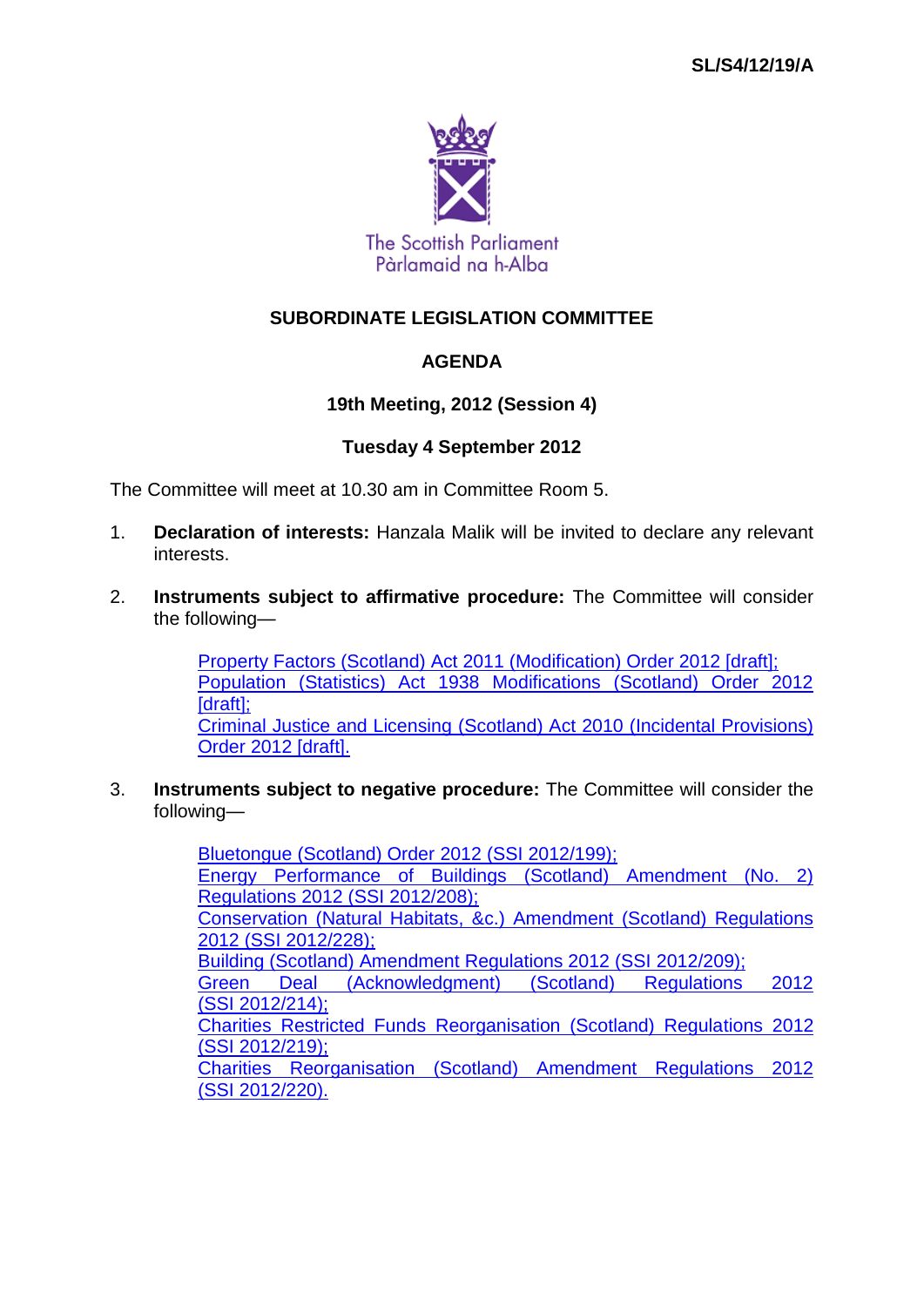4. **Instruments not subject to any parliamentary procedure:** The Committee will consider the following—

> [Annual Close Time \(Permitted Periods of Fishing\) \(River Dee](http://www.legislation.gov.uk/ssi/2012/210/contents/made)  [\(Aberdeenshire\) Salmon Fishery District\) Order 2012 \(SSI](http://www.legislation.gov.uk/ssi/2012/210/contents/made) 2012/210); [Public Services Reform \(Scotland\) Act 2010 \(Commencement No.](http://www.legislation.gov.uk/ssi/2012/218/contents/made) 6) [Order 2012 \(SSI](http://www.legislation.gov.uk/ssi/2012/218/contents/made) 2012/218); [Act of Sederunt \(Sheriff Court Rules\) \(Miscellaneous Amendments\) \(No.](http://www.legislation.gov.uk/ssi/2012/221/contents/made)  [2\) 2012 \(SSI](http://www.legislation.gov.uk/ssi/2012/221/contents/made) 2012/221).

5. **Freedom of Information (Amendment) (Scotland) Bill:** The Committee will consider its approach to the delegated powers provisions in this Bill at Stage 1.

> Irene Fleming Clerk to the Subordinate Legislation Committee Room T1.01 The Scottish Parliament Edinburgh Tel: 0131 348 5212 Email: irene.fleming@scottish.parliament.uk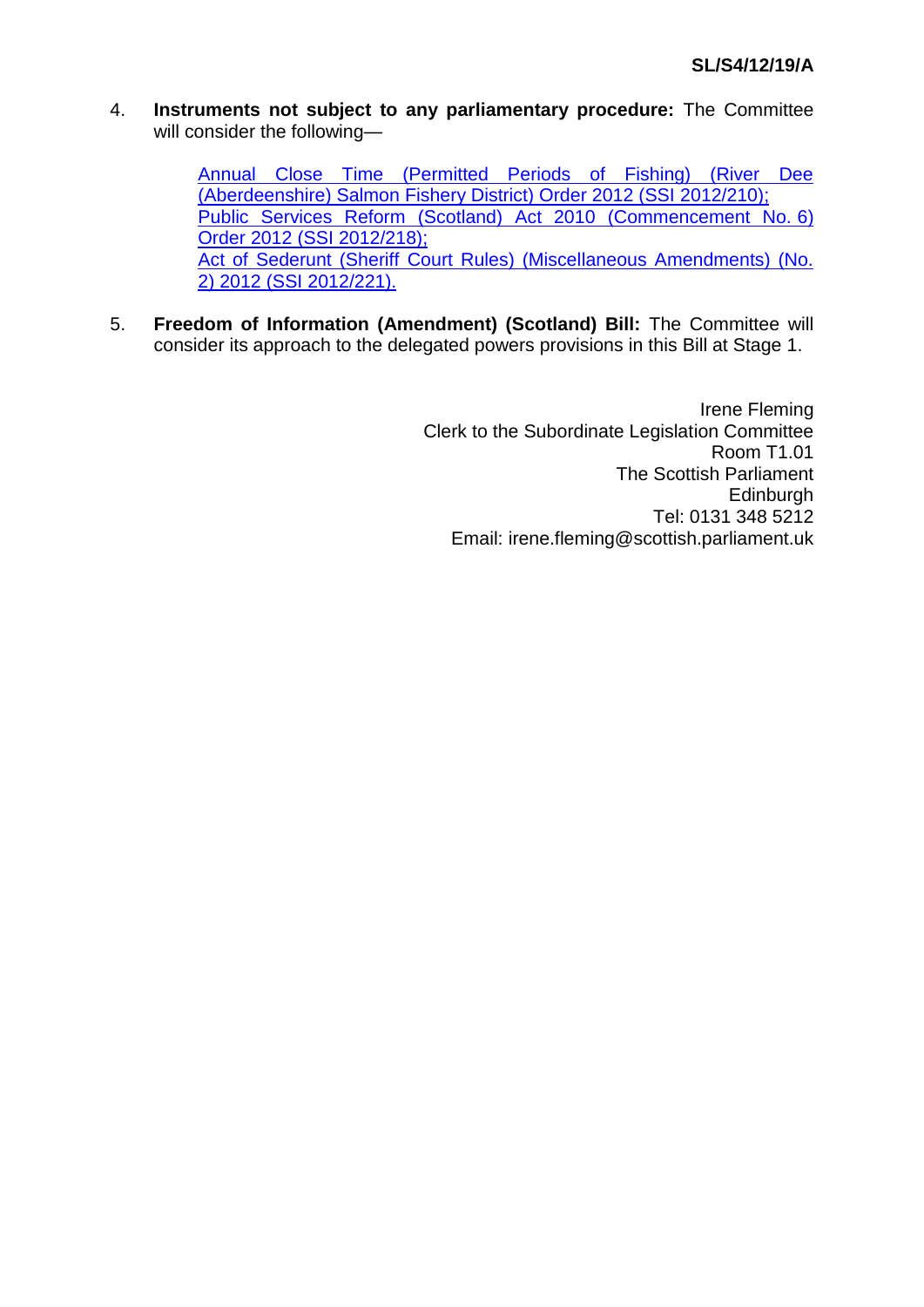The papers for this meeting are as follows—

# **Agenda Items 2, 3 and 4**

| Legal Brief (private)           | SL/S4/12/19/1 (P) |
|---------------------------------|-------------------|
| <b>Agenda Item 3</b>            |                   |
| <b>Instrument Responses</b>     | SL/S4/12/19/2     |
| Agenda Item 5                   |                   |
| <b>Briefing Paper (private)</b> | SL/S4/12/19/3 (P) |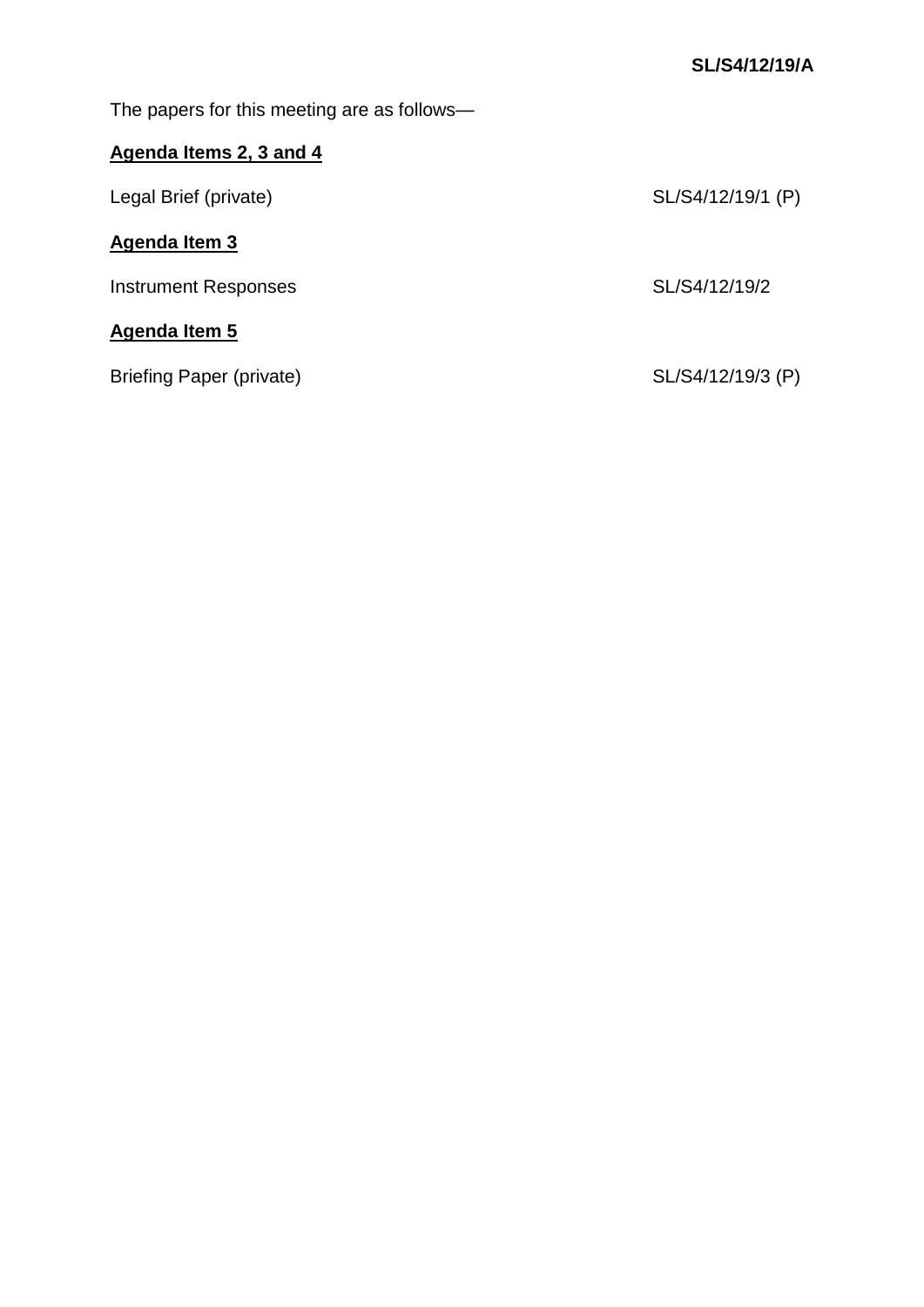## **SUBORDINATE LEGISLATION COMMITTEE**

#### **19th Meeting, 2012 (Session 4)**

**Tuesday 4 September 2012** 

**Instrument Responses** 

## **INSTRUMENTS SUBJECT TO NEGATIVE PROCEDURE**

## **Bluetongue (Scotland) Order 2012 (SSI 2012/199)**

#### **On 24 August 2012, the Scottish Government was asked:**

1. Article 11(1)(c) of the Order provides that persons who suspect that an animal or carcase is infected with bluetongue must ensure, where there are means available for doing so, that any animals on the premises where that animal or carcase is located are confined indoors during any "period of midge activity". A person who fails to comply with this requirement commits an offence under the Animal Health Act 1981. Can the Scottish Government explain what is meant by the expression "period of midge activity" in this context, and does the Scottish Government consider the term to be sufficiently clear for the purposes of enabling persons affected by the requirement in Article 11(1)(c) to comply with it fully?

2. Article 19(4) of the Order states that for the purposes of Articles 19 and 20, "restricted zone" means a zone anywhere in the European Union consisting either or both of protection and surveillance zones. However, Article 2 of the Order defines both "protection" and "surveillance" zones as zones declared by the Scottish Ministers under Articles 16 and 24. The Scottish Ministers may only declare a protection or a surveillance zone under Articles 16 or 24 if that zone is in Scotland. The Scottish Government is therefore asked whether the definition of "restricted zone" in Article 19(4), if it is intended to capture such zones anywhere within the European Union, is to be construed without reference to the definitions of "protection" and "surveillance" zones in Article 2 of the Order, and if it is to be so construed, to explain whether it considers the definition of "restricted zone" for the purpose of Article 19(4) to be sufficiently clear.

#### **The Scottish Government responded as follows:**

1. The expression "period of midge activity" originates in article 9(1)(c) of the Bluetongue (Scotland) Order 2008 (SSI 2008/11), which article 11(1)(c) of the Order restates without modification. In the absence of any further definition, the Scottish Government considers that the expression is to be given its ordinary meaning. The Scottish Government considers that the ordinary meaning of a "period of midge activity" is a period in which midges are active, that is flying around and biting. Midge activity depends on a number of factors, including temperature, wind strength, season and time of day but it is nevertheless an observable activity. The Scottish Government considers that livestock keepers and owners will be able to determine without significant difficulty that midges are active on their holding. Consequently, it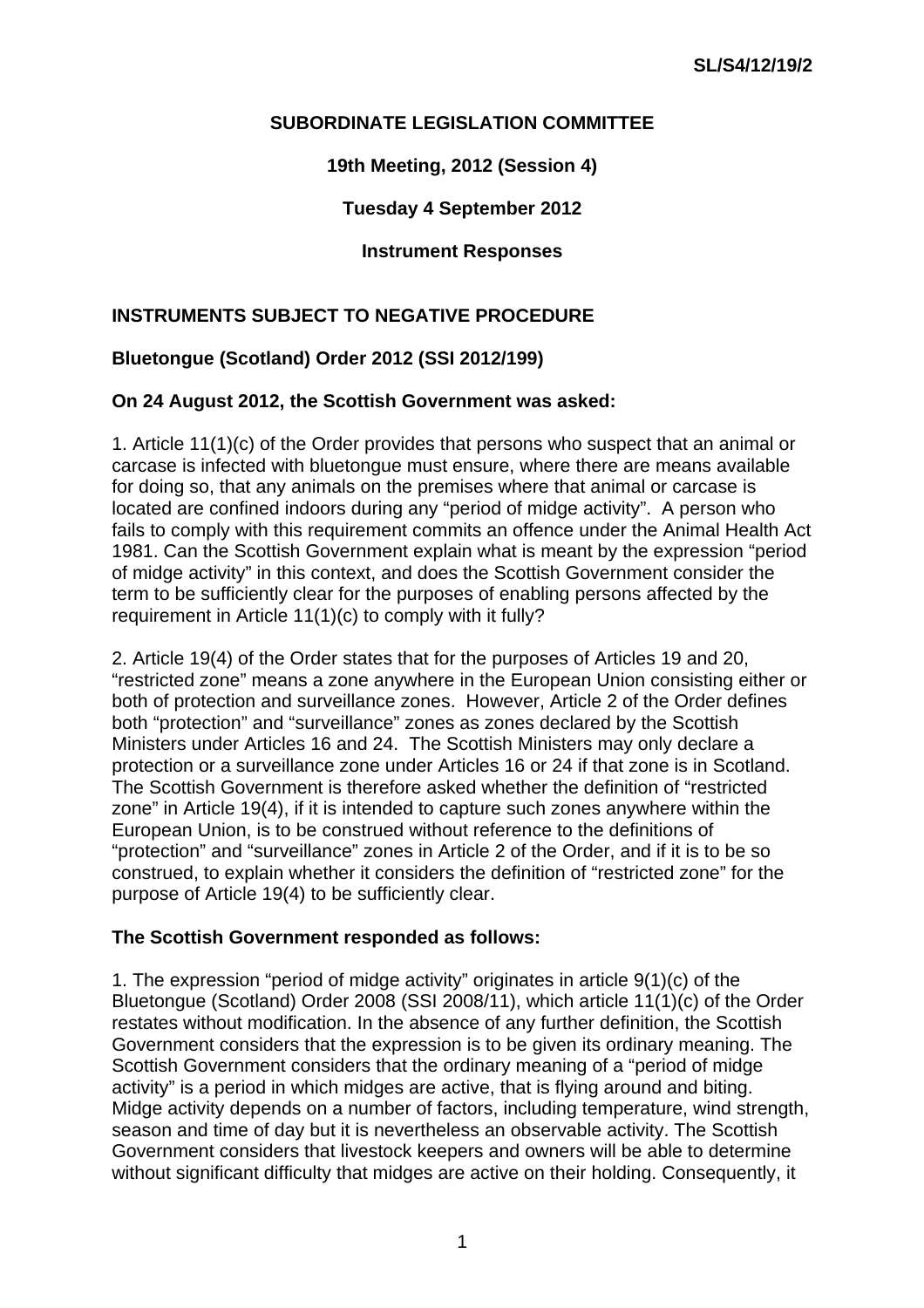is considered that "period of midge activity" is sufficiently clear for the purposes of enabling any owner or keeper of animals to comply with the requirement to secure the confinement of animals indoors with article 11(1)(c) imposes.

2. The definition of "restricted zone" in article 19(4) of the order is indeed intended to capture any zone in the European Union consisting either or both of protection and surveillance zones. The reference to "a zone anywhere in the European Union" in the definition of "restricted zone" in article 19(4) of the Order would make no sense if the subsequent references to protection and surveillance zones were confined to zones so declared under the Order (i.e. zones in Scotland). It is accepted that it would have been possible to address this point expressly by qualifying the application of the definitions of "protection zone" and "surveillance zone" in article 2 of the Order in much the same way as the definition of "restricted zone" is qualified. It is nevertheless thought that a court would have little hesitation in interpreting article 19(4) in accordance with its intended meaning given the result which the alternative would produce.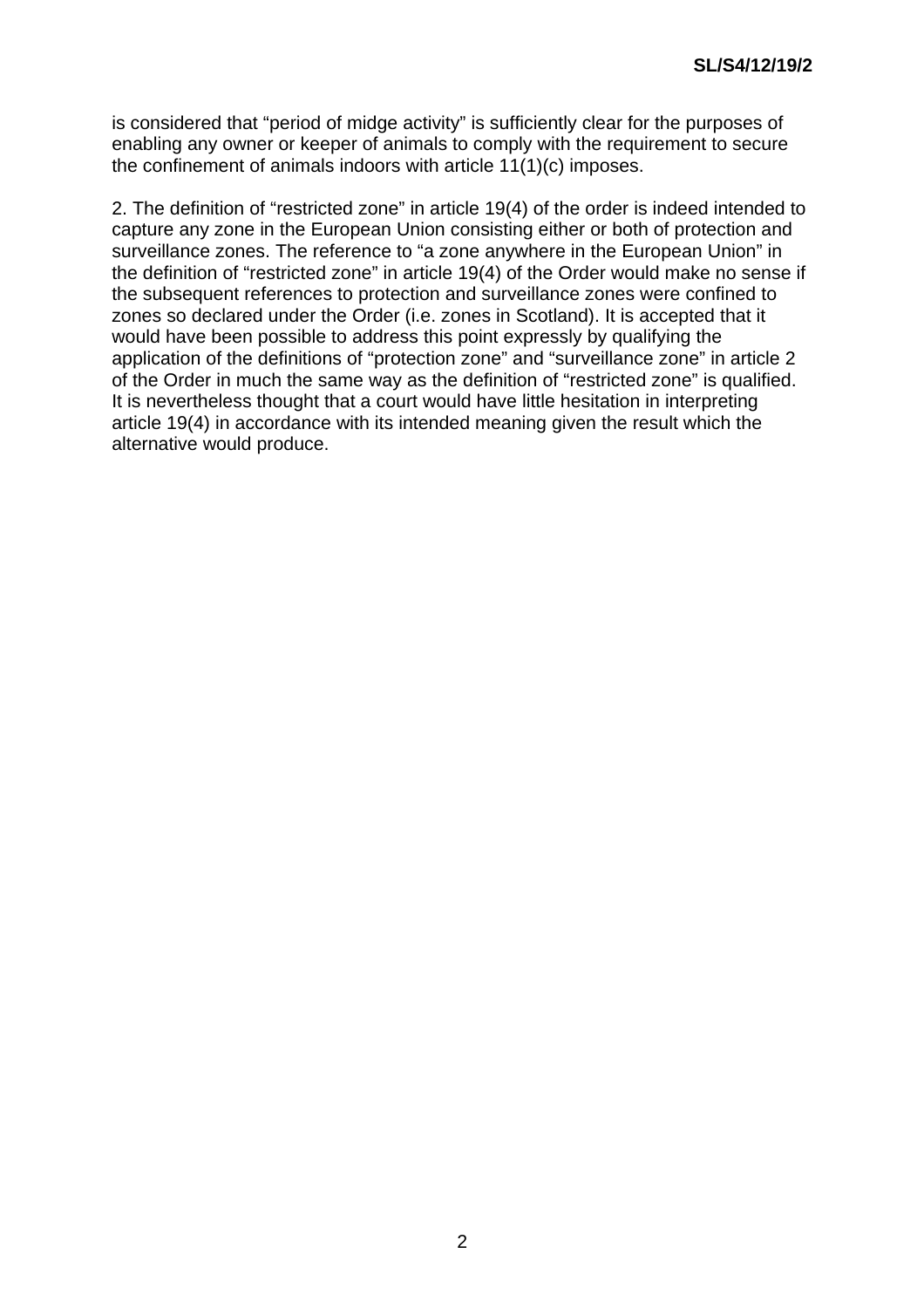#### **Energy Performance of Buildings (Scotland) Amendment (No.2) Regulations 2012 (SSI 2012/208)**

#### **On 17 August 2012, the Scottish Government was asked:**

Regulation 9 amends regulation 7 of the 2008 Regulations, to insert "or building units" after "buildings" "in both places where it appears". However "buildings" occurs twice in regulation 7(a), and once in 7(b).

(a) to clarify whether it intends to make the insertion in both places in regulation 7(a), or in all 3 places in regulation 7?

(b) whether it proposes to amend the regulations to reflect the policy intention?

## **The Scottish Government responded as follows:**

We are grateful to the Committee for drawing this matter to our attention. The intention is to insert "or building units" after "buildings" in all places where it appears in regulation 7 of the Energy Performance of Buildings (Scotland) Regulations 2008.

Regulation 7 currently requires the Scottish Ministers to approve a methodology of the calculation of the energy performance of buildings and the ways in which that energy performance is expressed. This has been done as required by regulation 7 and the existing approved methodology (and manner of expression) already extends and applies to buildings and buildings units in line with the terms of regulation 7 as amended by regulation 9. The Scottish Government will, however, when the next opportunity arises further amend the 2008 Regulations to clarify regulation 7.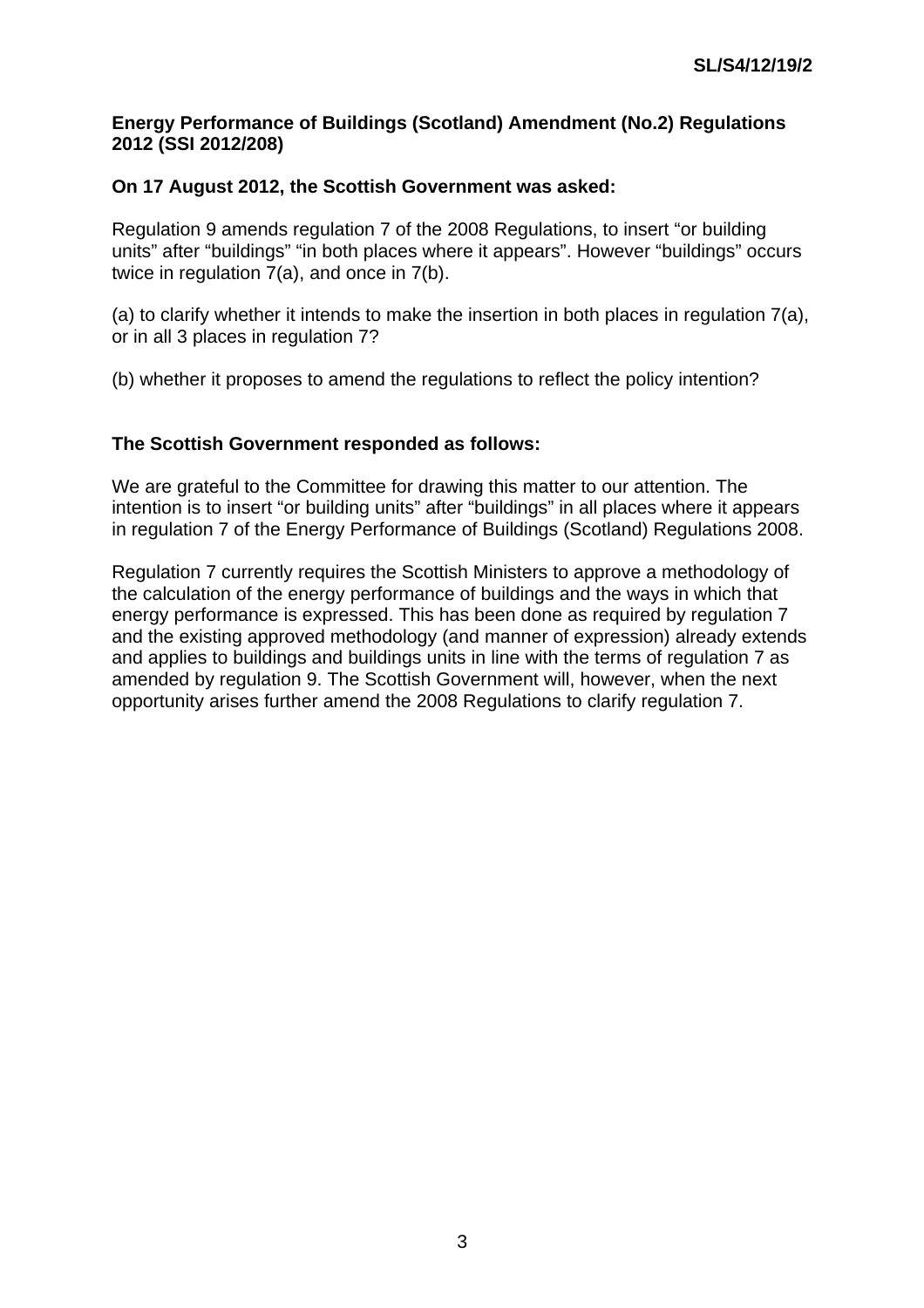#### **Conservation (Natural Habitats, &c.) Amendment (Scotland) Regulations 2012 (SSI/2012/228)**

# **On 22 August 2012, the Scottish Government was asked:**

1. Regulation 3(c) amends the definition of "local authority" in relation to Scotland, in regulation 2 of the principal 1994 Regulations. However for the purposes of the definition of "competent authority" (that term being referred to in regulation 4 in various places), regulation 6(3) of the 1994 Regulations provides that in relation to Scotland, this remains a regional, islands or district council.

Should this definition also have been updated for Scotland, to reflect the correct new definition in regulation 3(c)? If so, could you comment on the effect of the former definition being retained, and whether and when the Scottish Government would propose to remedy this by means of an amendment?

2. The new regulation 3A(4) of the principal Regulations, inserted by regulation 4, applies the requirements stated in 3A(1) and (2) in particular to (among other provisions) sections 23 and 25 of the Hill Farming Act 1946. Section 25 specifies an offence if any person makes muirburn or causes or procures muirburn on any land, other than (among other requirements) in accordance with a licence granted under section 23C of the 1946 Act.

(a) Could you clarify why it is appropriate for the new regulation 3A(4) to particularly include functions stated in section 25, when that section does not refer to any functions of the Scottish Ministers or other authorities, and it is sections 23A to 23C which provide for functions of the Scottish Ministers in relation to varying permitted times for muirburn, extension of the muirburn season, and granting licences for muirburn?

(b) If a reference to any of sections 23A to 23C ought to have been included, whether and when the Scottish Government would propose to remedy this by means of an amendment?

3. The principal Regulations are now extremely complex to read as regards the differences in application across Great Britain. They have been amended a significant number of times in relation to Scotland since 2007.

The explanatory memorandum to the Conservation of Habitats and Species Regulations 2010 (S.I. 2010/490) states (at para 7.3-7.7) –

"… Scottish Ministers have amended the 1994 Regulations on a number of occasions, so that the Regulations as they apply to Scotland are different in a significant number of places compared to the Regulations as they apply to England and Wales. The consolidated Habitats Regulations [S.I. 2010/490] do however extend to Scotland in respect of certain reserved matters. The relevant authorities in Scotland are aware of the extent of the Habitats Regulations, and are considering whether to undertake a consolidation of their own."

Could the Scottish Government provide an update as to those plans to undertake this consolidation?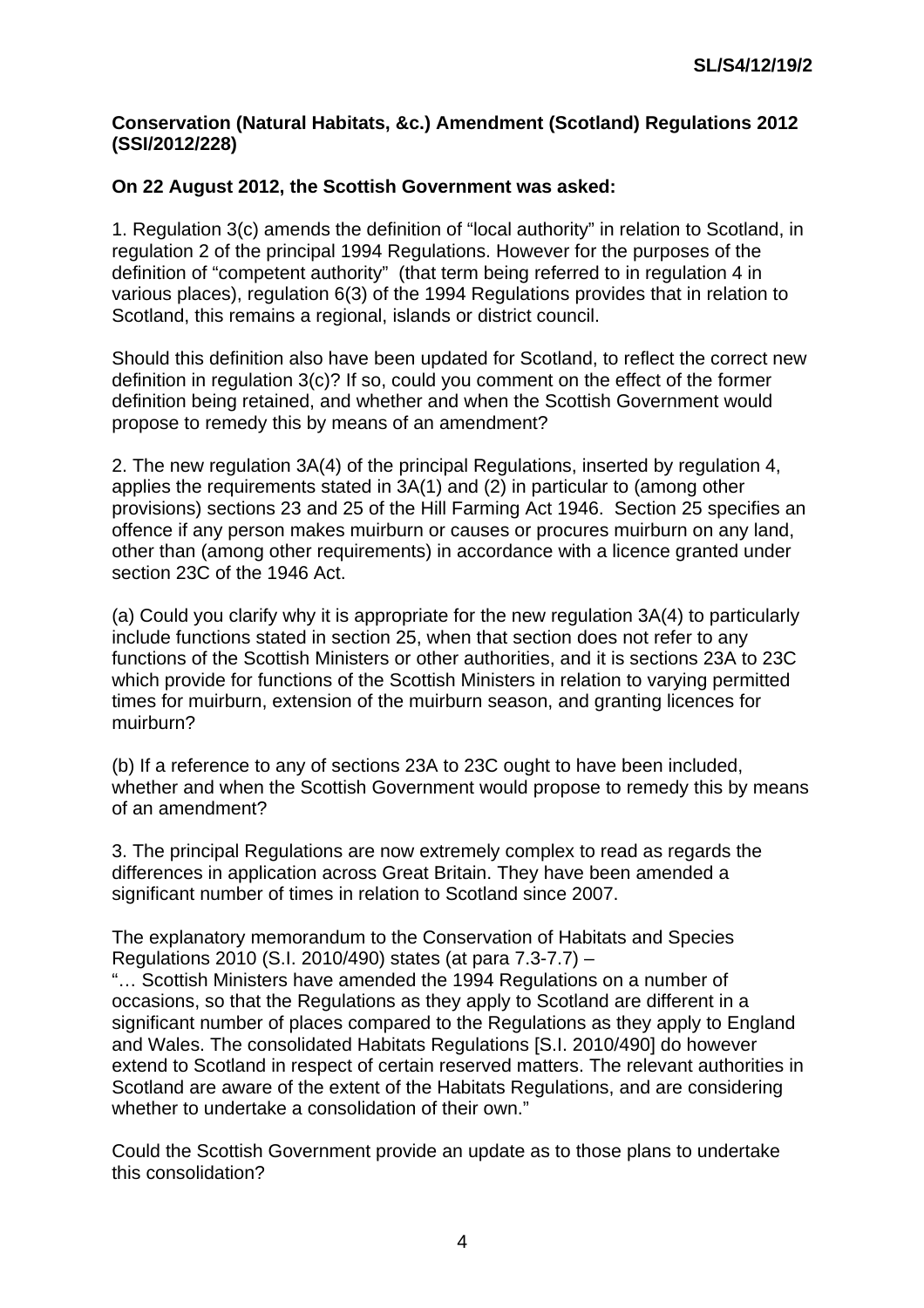4. In relation to the breach of section 28(2) of the Interpretation and Legislative Reform (S) Act 2010 ("ILRA"), it is appreciated that for policy reasons the dates of laying and coming into force of this instrument might have required to be coordinated with those for S.I. 2012/1927. The letter from the Environment and Forestry Directorate, Scottish Government to the Presiding Officer offers explanation that both instruments have been co-ordinated, to relate to ongoing proceedings brought against the UK by the European Commission under Article 258 of the Treaty of the EU for alleged deficiencies in the domestic transition of the requirements of the "Wild Birds Directive" (EC Directive 2009/147/EC).

However, the letter does not offer an explanation how those ongoing proceedings, and the decision to co-ordinate the timing of implementation across G.B., have meant that a timetable could not be prepared which would respect the Parliament's expectation that section 28(2) of ILRA would be complied with. Could this be explained to assist the Committee?

#### **The Scottish Government responded as follows:**

1. Regulation 3(2) of the amending Regulations omits regulation 6(3)(c) of the Conservation (Natural Habitats, &c.) Regulations 1994/2716 ("the Habitats Regulations"), which refers to the long abolished regional, islands and districts councils. Accordingly, the definition of "local authority" inserted into regulation 2 of the Habitats Regulations by regulation 3(1)(c) of the amending Regulations will apply to that term where it appears in regulation 6.

2 (a) The Scottish Government agrees that this is an error, and is grateful to the Committee for identifying this issue. The correct reference should have been to the sections 23A to 24 of the 1946 Act which provide for the delegated powers of Scottish Ministers and a power of direction by them.

2 (b) Regulation 3A is intended to improve the transposition of the Wild Birds Directive, and is part of a range of measures to similar effect.

The Committee will note that this instrument also inserts a new regulation 3 of the Habitats Regulations which requires Ministers to exercise all of their functions under the 1946 Act so as to ensure compliance with the Directives (which is as a result of this instrument a defined term that covers the Wild Birds Directive). It is considered the functions specified in regulation 3A are also covered by that general duty for the purposes set out in that regulation. Further, the Scottish Ministers as an emanation of the Member state are required to implement the Directives whether transposed or not.

The Scottish Government therefore considers that the Wild Birds Directive has been adequately transposed by the measures in this instrument, notwithstanding the error. It also considers that it has no effect on scope of the duties with which Ministers must comply. It does however still intend to correct this error at the first available opportunity, in order to improve the clarity of the legislation.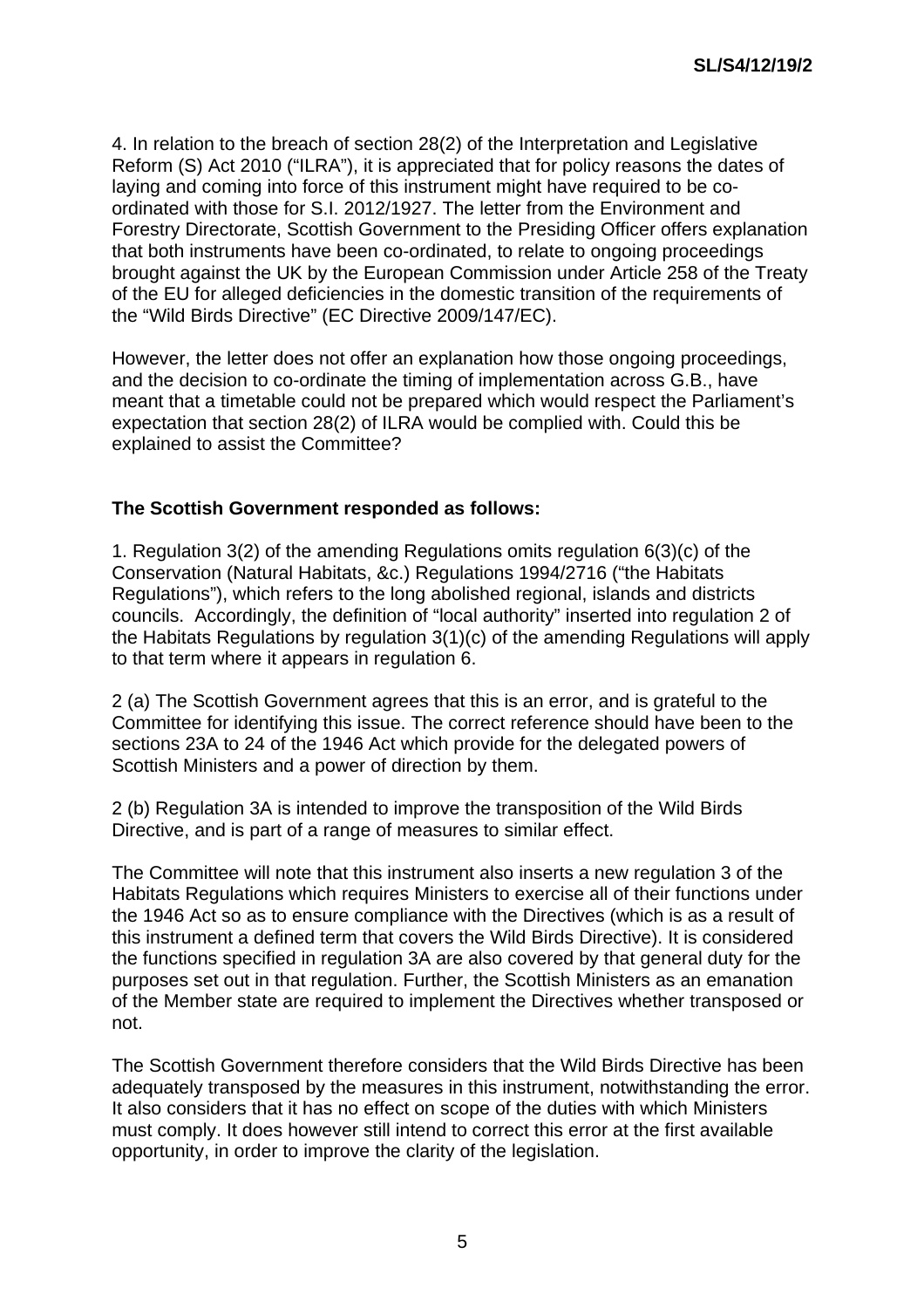3. The Scottish Government recognises the good arguments in favour of consolidating the Habitats Regulations, and will do so as soon as is practicable having regard to the resources that are required. It is not however able to offer a definite date by which that exercise will be completed.

4. The Scottish Government recognises the importance of complying with section 28(2) ILRA, and in particular the legitimate interests of the Committee in such matters.

It hopes that the Committee will recognise that Government also needs to respect the interests of the other administrations and of the Commission in the confidence of communications in this on-going dispute.

The response seeks to give due regard to the interests of all parties, and in particular the Committee. The Scottish Government is therefore happy to explain that the key objective in amending the Habitats Regulations over the recess has been to ensure that all the UK administrations can argue from a common platform in the period leading up to the next Infraction Chefs meeting in September 2012, with a view to negotiating the outcome that is the most beneficial to Scotland.